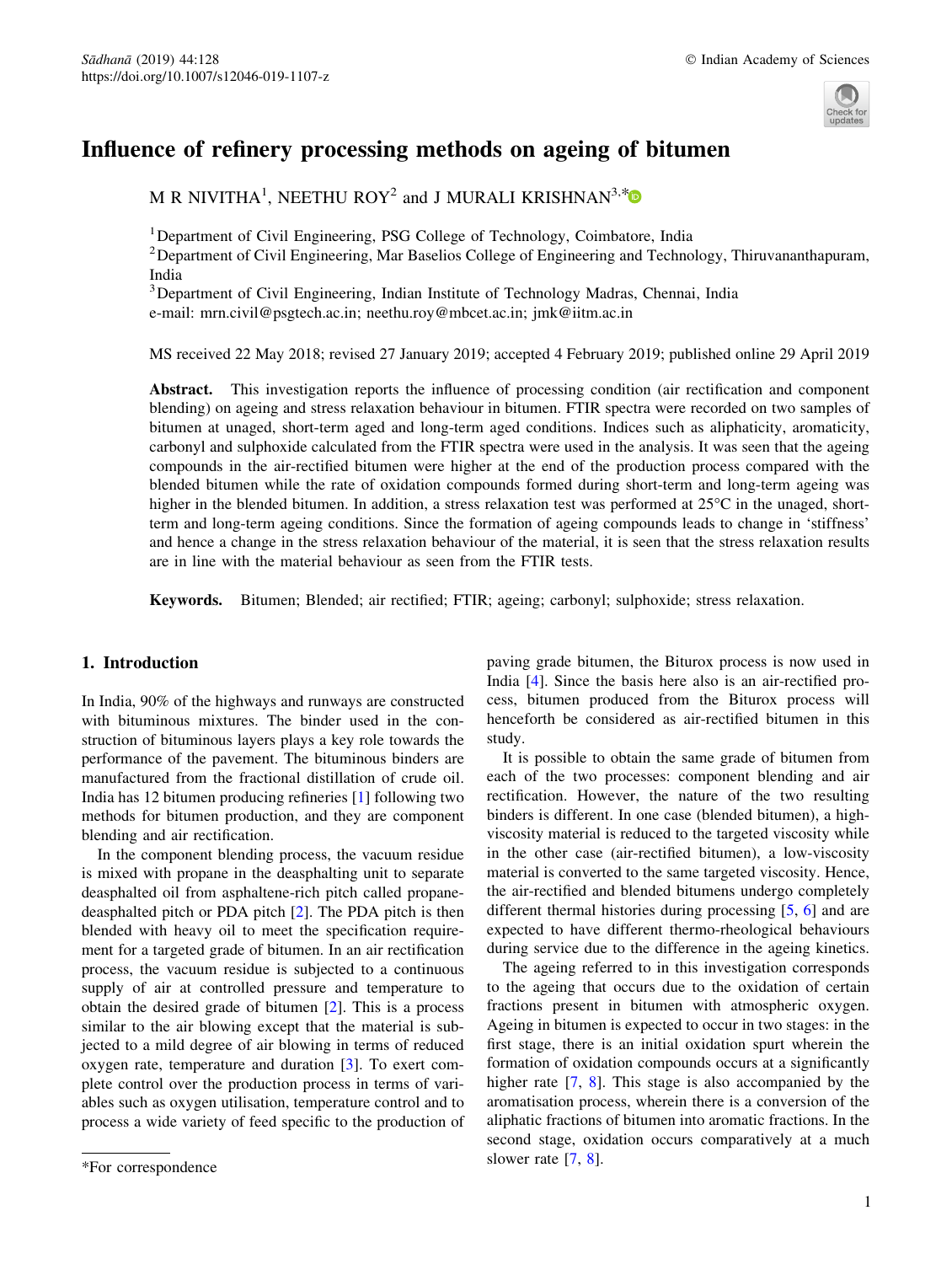In an air rectification process, the material is subjected to a continuous supply of air under controlled conditions at temperatures of about  $160-240^{\circ}$ C for time periods varying between 5 and 10 h [[9\]](#page-7-0). Under such conditions, bitumen is expected to undergo a certain degree of oxidation, resulting in the formation of carbonyl compounds, especially esters, which can link two different molecules and thereby lead to the formation of higher molecular weight compounds [[9\]](#page-7-0). Depending on the blending time, and temperature, the magnitude of oxidation is expected to be different [[10\]](#page-7-0). Corbett [\[11](#page-7-0)] has shown that a typical air blowing process exerts a negligible influence on the saturation fraction of bitumen. The bitumen with the highest naphthene aromatics fraction exerted the largest increase of asphaltenes and thereby higher increase in viscosity. However, Moschopedis and Speight [[5\]](#page-7-0) showed that the oxygen uptake during the conventional air blowing process depends on the oxygen present in the natural bitumen. In their study, an oxygen increase of about 1.16 times present in the natural bitumen has been reported on selected bitumen samples.

In a component blending process, the pitch is blended with one or more lighter fractions at different proportions at temperatures between  $100$  and  $150^{\circ}$ C. Here, it is to be noted that there is no influence of pressure or supply of air as compared with the air rectification process. Ishai and Yuval [[6](#page-7-0)] showed that blended bitumen samples exhibit lower viscosities, higher ductility and higher temperature susceptibility compared with the straight-run bitumen. The same authors have also showed that bitumen produced from component blending process has a higher susceptibility to ageing compared with a straight-run bitumen [[6\]](#page-7-0). Here also, the increase in asphaltenes and the decrease in polar aromatics have been observed as major steps in the ageing mechanism. The ageing kinetics of bitumen upon subsequent ageing, such as short-term ageing, can be different in the two bitumens considering the history of the material during its production process [\[12](#page-7-0)].

Also, in the paper by Ishai and Yuval [\[6](#page-7-0)], no reasons were mentioned for the higher temperature susceptibility observed for the blended bitumen. One can propose a hypothesis for the same by understanding the kinetics of oxidation. In an air blowing/air rectification process, conversion of naphthene aromatics and polar aromatics into asphaltenes takes place [[13\]](#page-7-0). It is said that increased presence of asphaltenes can reduce the temperature susceptibility as asphaltenes exhibit the lowest temperature susceptibility among the four bitumen fractions [\[14](#page-7-0)]. It is thus expected that the asphaltene content is higher in airblown bitumen and hence the air-blown/air-rectified bitumen is expected to possess a lower temperature susceptibility compared with the blended bitumen.

FTIR spectroscopy is the most preferred technique to study the ageing compounds formed in bitumen as it can distinguish specific compounds in bitumen based on their molecular vibrations [[15–18](#page-7-0)]. These oxidation compounds have been identified to be primarily carboxylic acids, ketones, esters, anhydrides and sulphoxides [[8\]](#page-7-0). Aromatisation process has also been observed during ageing. While there are different techniques available to quantify such compounds in bitumen, an FTIR spectrum exhibits distinct peaks in the carbonyl, sulphoxide, aliphatic and aromatic regions. Hence one can quantify the magnitude of oxidation compounds formed and the extent of aromatisation at different stages of ageing. It should be noted here that the terms magnitude and extent are used to denote different aspects of the oxidation process. The term magnitude is used in the case of oxidation compounds to denote the 'quantity' of carbonyl compounds. In the second case, the aromatisation 'process' is referred to and hence the term extent is used. This technique has been applied for bitumen and found to be successful in the identification of certain compounds responsible for ageing in bitumen [[19,](#page-7-0) [20](#page-7-0)].

Studies have attempted to evaluate the influence of oxidation compounds on the rheological properties of bitumen. Most of the works have measured the viscosity or the dynamic modulus from oscillatory shear test to correlate the same to the carbonyl area  $[8, 9, 21, 22]$  $[8, 9, 21, 22]$  $[8, 9, 21, 22]$  $[8, 9, 21, 22]$  $[8, 9, 21, 22]$  $[8, 9, 21, 22]$  $[8, 9, 21, 22]$  $[8, 9, 21, 22]$ . In all these studies, it was seen that the increase in 'stiffness' exhibited a linear relation to the increase in carbonyl area. The slope of the linear fit or in other words the rate of increase in 'stiffness' with carbonyl area depends on the type of binder [\[22](#page-7-0)]. This linear relationship was observed to be valid irrespective of the oxidation temperature [[21\]](#page-7-0). However, such direct relationship could not be observed in the case of sulphoxide indices. The contribution of sulphoxide indices to the increase in viscosity depends on the oxidation temperature as the decomposition of sulphoxides is initiated after a certain degree of oxidation [\[21](#page-7-0)].

In all the tests discussed earlier, viscosity or the dynamic modulus is used as an indicator of 'stiffness'. These parameters are commonly used considering the ease in which they can be measured. However, the validity of such parameters in representing the rheological response of the material is questionable [[23\]](#page-7-0). Studies have shown that stress relaxation tests on binders were able to precisely capture the rutting response of the bituminous mixtures [\[24](#page-7-0)]. Since the test can be performed in the non-linear regime also, it can be considered as a potential test to capture the rheological response of the binders [\[24](#page-7-0)].

In this study, two types of binders, one from a refinery using a component blending process and another from a refinery using air rectification process, are analysed. To compare the ageing components in both the binders, the binders are tested in unaged (UA), short-term aged (SA) and long-term aged (LA) conditions. FTIR spectroscopy is performed on these binders and to quantify the ageing compounds, indices such as carbonyl index, sulphoxide index and aromaticity index are calculated. A stress relaxation test is performed for all the binders at the various ageing conditions at  $25^{\circ}$ C, in a sense corresponding to the room temperature at which FTIR is performed.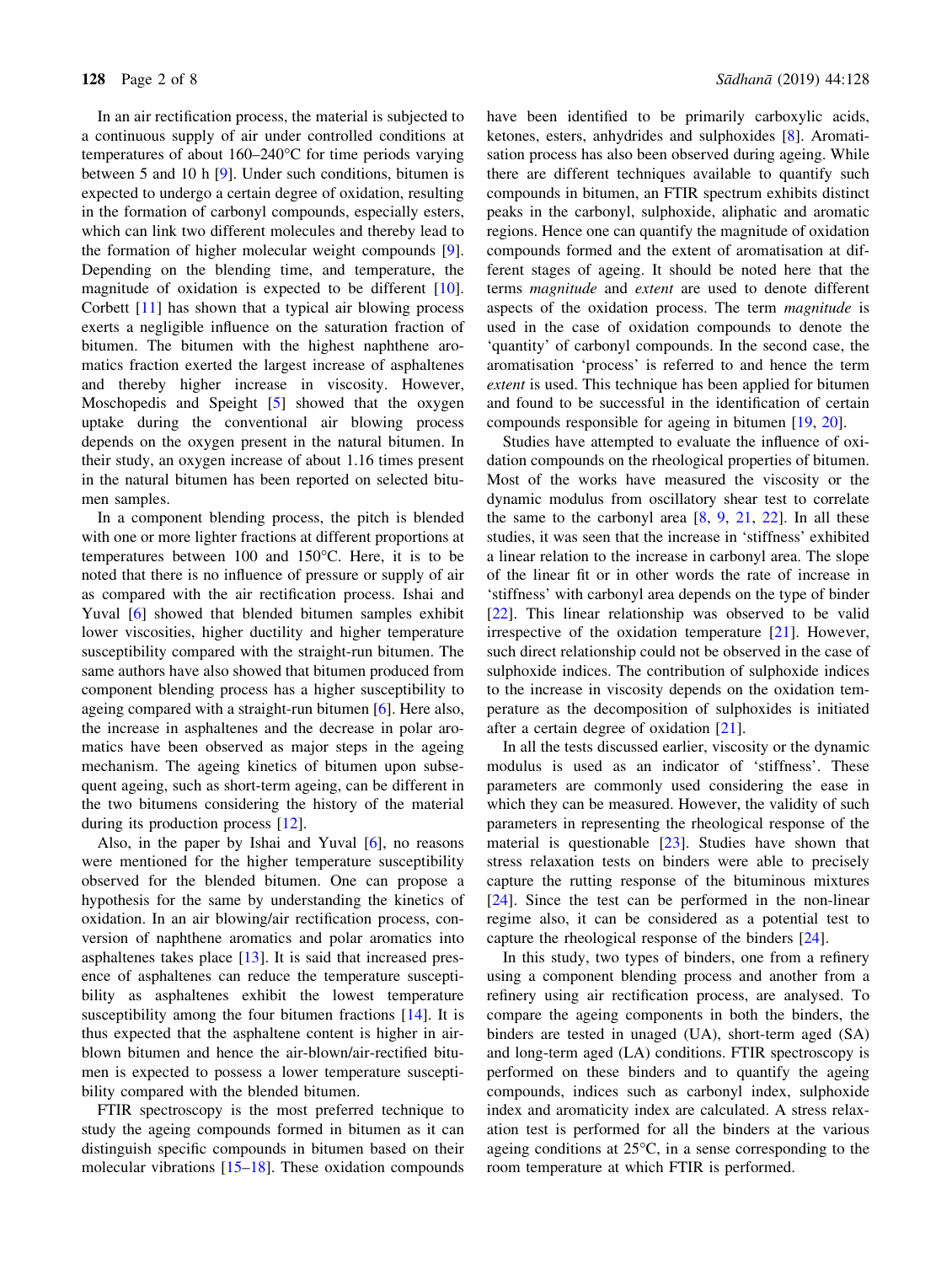#### 2. Experimental investigations

### 2.1 Materials

In this study, two bitumen samples were used: one sample from a refinery using the blending process (referred to as 'blended' henceforth) and another from the refinery using air rectification process (referred to as 'air rectified' henceforth). Both the binders were tested in the UA condition. Also, the SA and LA conditions were simulated in the laboratory using the Rolling Thin Film Oven (RTFO) and the Pressure Ageing Vessel (PAV) as per ASDM D2872-2012 [[25\]](#page-7-0) and ASTM D6521-2013 [[26\]](#page-7-0), respectively.

#### 2.2 FTIR spectroscopy

The FTIR spectra were recorded using a JASCO FTIR spectrometer. A solution of the sample was prepared by dissolving bitumen in THF at a concentration of 5% w/v; 20  $\mu$ l of the sample was spotted on a KBr disc, and the solvent was allowed to evaporate completely before recording the spectra. All the spectra were recorded at room temperature. The spectra were recorded at a resolution of  $4 \text{ cm}^{-1}$ , averaging 32 scans. Three trials were recorded for each spectrum, and the repeatability was ensured using a ttest.

Sample FTIR spectra of blended and air-rectified bitumen in the LA condition are shown in figure 1. Analysis of individual peaks is tedious in FTIR spectra considering the wide variety of peaks exhibited by bitumen. Also, there is variability in the spectra induced due to the sample thickness, and hence it is required to normalise the spectra before analysis. There are two methods by which one can normalise the spectra. One method is to normalise the spectra concerning the C–H peaks and then calculate the indices. In the other method, one can calculate different

Table 1. Indices calculated for bitumen from FTIR spectra.

| Index        | Region for integration                                                   |  |  |
|--------------|--------------------------------------------------------------------------|--|--|
| Aliphaticity | $A_{2700-3110}/(A_{2700-3110}+A_{1548-1633})$                            |  |  |
| Aromaticity  | $A_{1548-1633}/(A_{2700-3110}+A_{1548-1633})$                            |  |  |
| Carbonyl     | $A_{1675-1755}/\sum A$                                                   |  |  |
| Sulphoxide   | $A_{1010-1043}/\sum A$                                                   |  |  |
|              | $\sum A = A_{2700-3110} + A_{1548-1633} + A_{1675-1755} + A_{1010-1043}$ |  |  |

indices and in the process normalise the index under consideration concerning all the other indices. The second approach is used in this paper. For details related to the normalisation procedure, one can see the article by Hofko et al [[27\]](#page-7-0).

Different indices can be calculated from the FTIR spectra for analysis [\[28](#page-7-0)]. To quantify the effect of ageing captured from FTIR spectra, indices such as carbonyl index, sulphoxide index, aliphaticity index and aromaticity index were calculated as shown in table 1.

#### 2.3 Stress relaxation

In a stress relaxation test, a constant strain of 5% was applied and the shear stress of the material was monitored at a constant temperature of 25°C. This test was performed in two steps. In the first step, the strain of 5% was achieved in a controlled manner in a specified time of 0.1 s. This strain is maintained constant in the second step. A schematic of the stress relaxation test is shown in figure 2. The time required to reach the specified strain value was arrived depending on trials carried out on the sample. On provision of longer times in Region I, the stress began to relax even during the application of load. The fastest rate at which the specified strain can be achieved without allowing the stresses to relax was chosen based on trial and error basis [\[29](#page-7-0)].



Figure 1. Sample FTIR spectra in the long-term aged condition.



Figure 2. Schematic of stress relaxation test.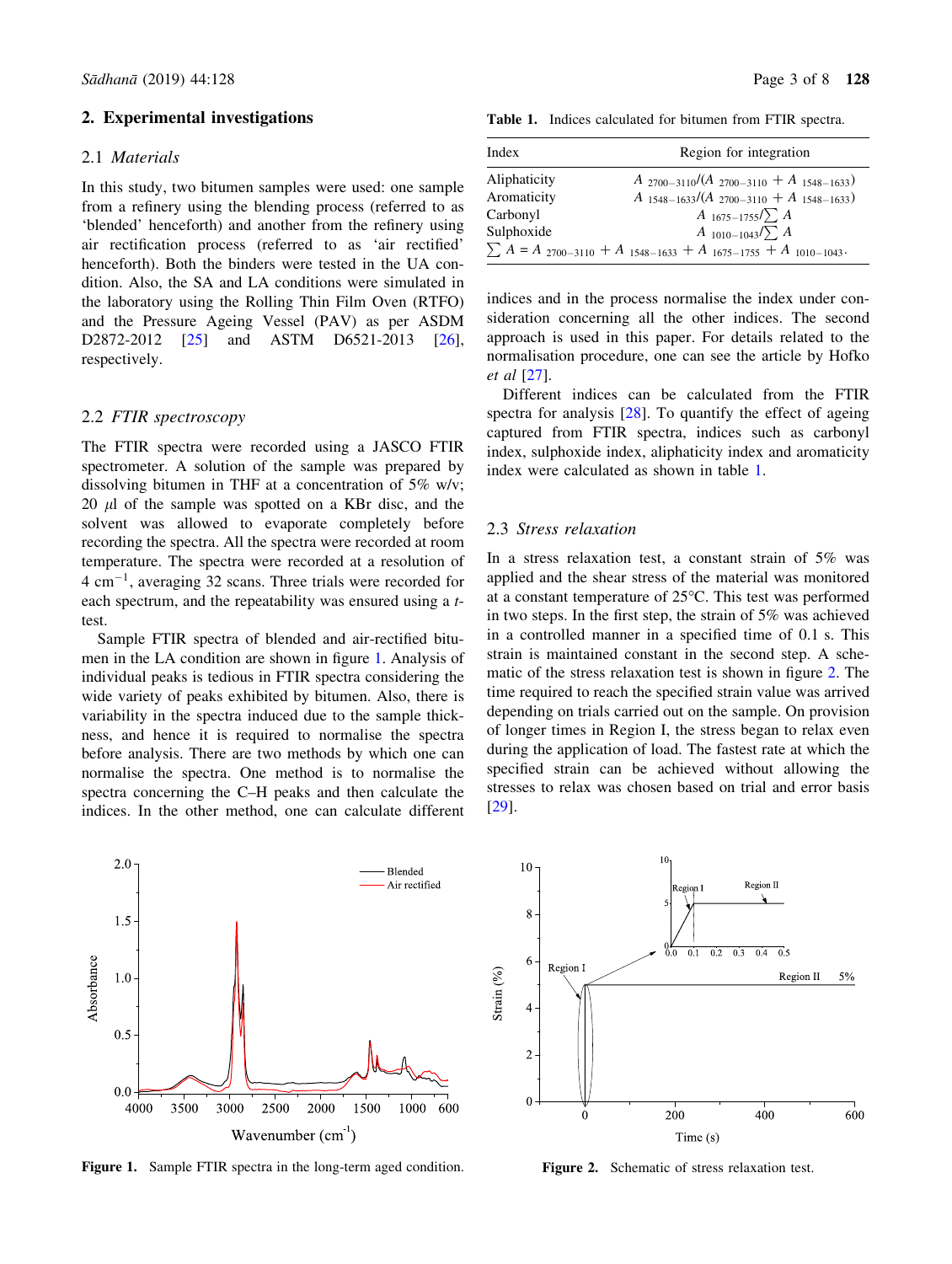The time of measurement of shear stress was fixed based on the rate of the relaxation of shear stress. The material was considered to achieve a steady state when the rate of reduction in shear stress reduced below 0.1 Pa per second. The time at which the steady state was achieved was taken as the time for monitoring the relaxation of stresses. Considering the three ageing conditions, a time of 600 s was uniformly chosen for monitoring the stress relaxation.

#### 3. Analysis and discussion

# 3.1 Evolution of carbonyl regime during ageing

The increase in carbonyl peak at  $1700 \text{ cm}^{-1}$  upon ageing can be seen in figure 3 for the blended bitumen. In the carbonyl region from 1700 to 1800  $\text{cm}^{-1}$ , one can observe peaks at different positions depending on the predominant carbonyl compounds present in the material, and that formed during subsequent ageing. For the spectra shown in figure 3, one can see that peaks are observed at 1700, 1715, 1733 and 1749  $\text{cm}^{-1}$ , which are seen clearly in the spectra measured in the LA condition (figure 4). The peak at 1700 cm-<sup>1</sup> corresponds to the carboxylic acid, the peak at  $1715 \text{ cm}^{-1}$  to the ketone, the peak at 1733 cm<sup>-1</sup> and the peak at 1749  $cm^{-1}$  to dicarboxylic anhydrides [[8\]](#page-7-0). However, for the air-rectified bitumen, it can be seen that there is only one broad peak seen at  $1700 \text{ cm}^{-1}$ . This peak has to be deconvoluted to understand the nature of carbonyl compounds present in the material.

Deconvolution of peaks was performed using the peak analyser software available in Origin Pro 8.5 [\[30](#page-7-0)] (figure 5). The peaks were identified, and the peak positions were assigned based on the second derivative of the spectra. It can be seen that only the carboxylic compound is predominant in the spectra of air-rectified bitumen. Generally,



Figure 3. Carbonyl regime for the binder from Mumbai refinery in different ageing conditions.



Figure 4. Carbonyl regime in LA condition for samples from different refineries.



Figure 5. Deconvoluted carbonyl regime in the LA condition for air-rectified bitumen.

during the air rectification process, esters are formed as oxidation products. However, such a peak could not be observed in air-rectified bitumen. This can be due to two reasons: either the peak is of a lesser magnitude such that the carboxylic acid peak overlaps it or the formation of ester in air rectification process depends on the carbonyl compounds present in the crude source itself. At this point, without the data corresponding to the spectra of the crude source, one cannot comment about the nature of carbonyl compound.

Figure [6](#page-4-0) shows the carbonyl index at different ageing conditions for both the binders. In the UA condition, the blended bitumen has the least carbonyl index of 0.0016 followed by the air-rectified bitumen with a carbonyl index of 0.0025. As discussed earlier, there is a certain amount of oxidation during the air rectification process, and at the end of the production process, a higher magnitude of oxidation products is expected in air-rectified bitumen. This is true in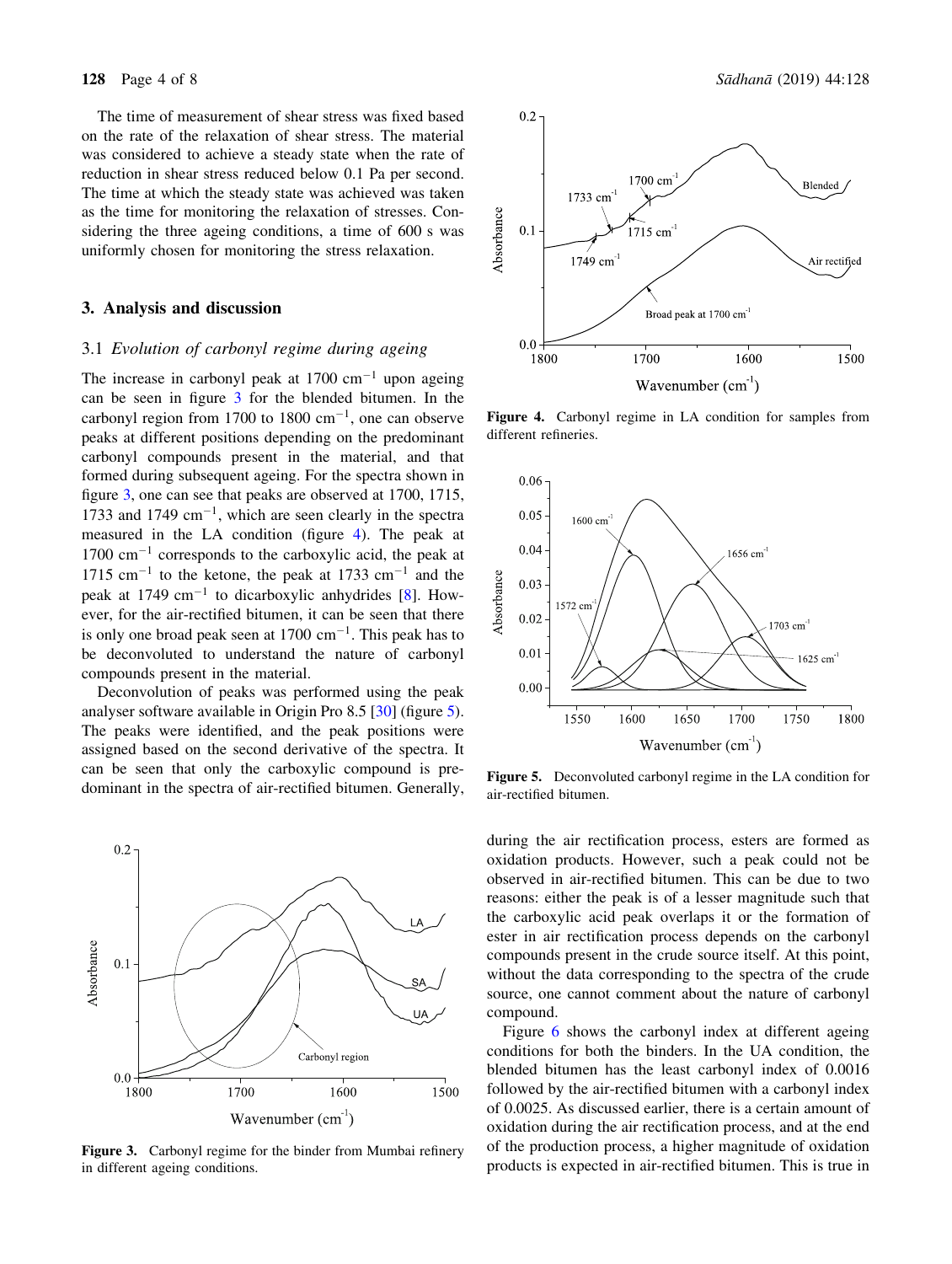<span id="page-4-0"></span>

Figure 6. Carbonyl indices in different ageing conditions.

the case of blended and air-rectified bitumen with the airrectified bitumen exhibiting 1.5 times higher carbonyl area compared with the blended bitumen. The magnitude of carbonyl area in the air-rectified bitumen thus depends on the carbonyl compounds present in the crude source and its influence on the subsequent ageing during the production process.

### 3.2 Evolution of sulphoxide regime during ageing

Figure 7 shows the sulphoxide peak at  $1032 \text{ cm}^{-1}$  for the blended bitumen. Figure 8 shows the sulphoxide index at different ageing conditions for all the binders. The sulphoxide index is 0.118 and 0.028, respectively, for the air-rectified and blended bitumen in the UA condition. A higher magnitude of sulphoxide compounds is thus seen for the air-rectified bitumen with the same exhibiting four times higher sulphoxide index compared with the blended bitumen. One can also see a reduction in the rate of formation of sulphoxide compounds in the LA condition. This



Figure 7. Sulphoxide regime for different binders in unaged condition.



Figure 8. Sulphoxide indices in different ageing conditions.

is attributed to the decomposition of sulphoxides in pro-longed ageing conditions [\[7](#page-7-0), [20](#page-7-0)]. In such ageing conditions, the formation and decomposition of sulphoxides occur simultaneously and depending on the predominant mechanism, one can see an increase or decrease in the sulphoxide index [[7\]](#page-7-0).

# 3.3 Evolution of aliphaticity and aromaticity during ageing

The aromatisation process, another component of the ageing mechanism, exhibits different behaviours in the bitumen samples. The aromaticity index is shown in figure 9. The aromaticity index is (1–aliphaticity index), and hence the discussion pertains to the aromaticity index. The absolute magnitude of aromaticity index is observed to be higher for air-rectified bitumen. The air-rectified bitumen samples are expected to exhibit a higher aromaticity index due to the increased polarity as a result of the ageing



Figure 9. Aromaticity indices in different ageing conditions.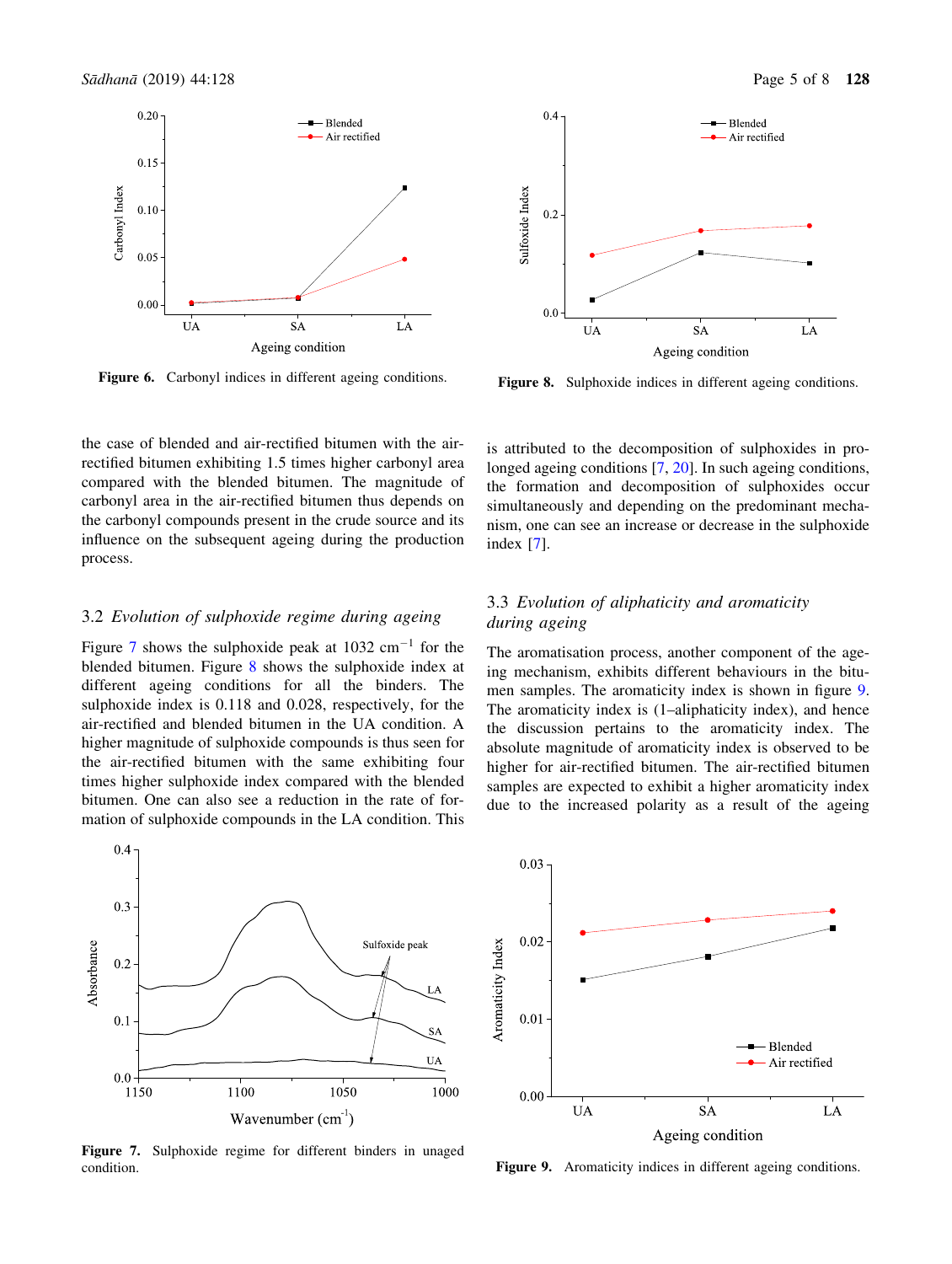process. The formation of polar molecules and the aromatisation process lead to an increase in the asphaltenes as a result of the oxidation process [[5,](#page-7-0) [6](#page-7-0)].

# 3.4 Calculation of ageing indices

To understand the influence of production process on the subsequent ageing in bitumen, the indices in SA condition were normalised with the indices observed in UA condition, and the indices in the LA condition were normalised with that in the SA condition as shown in table 2. For the blended bitumen, 443% increase in carbonyl area was observed upon SA and 1675% upon LA. On similar lines, one can see that the magnitude of increase in sulphoxide index upon SA is 444%, and 83% upon LA for the blended bitumen (see table 2). For the air-rectified bitumen, the increase in carbonyl area ranges between 317% and 607% and that for the sulphoxide index varies between 142% and 106%. The reduced sulphoxide index upon LA in the blended bitumen can be attributed to the decomposition of sulphoxides, and this is observed to be higher in the case of blended bitumen.

#### 3.5 Stress relaxation

Figure 10 shows the relaxation of torque for both the binders in LA condition. The behaviour of the material represented by stress relaxation and torque relaxation can be considered to be analogous as shear stress and torque can be scaled by the rheometer constant. A close observation of this plot reveals three distinct zones. Zone 1 shows a decrease in shear stress at a decreasing rate, zone 2 indicates the relaxation of stresses at a constant rate and zone 3 shows the decrease in shear stress at an increasing rate. Such zones were used by Dick and Pawlowski [\[31](#page-7-0)] to analyse the behaviour of different rubber samples. In addition, parameters such as peak torque, slope (slope of the zone 2), regression line intercept (y-intercept of the log– log regression line corresponding to predicted shear stress at 1 s), integrated area (area under the stress–relaxation curve between predefined boundaries), time for a given % drop in shear stress and % drop of shear stress in a given

Table 2. Normalised ageing indices.

| Index        | <b>Blended</b> |         | Air rectified |        |
|--------------|----------------|---------|---------------|--------|
|              | SA/UA          | LA/SA   | SA/UA         | LA/SA  |
| Aliphaticity | 99.45          | 99.33   | 99.63         | 99.53  |
| Aromaticity  | 119.47         | 119.86  | 107.64        | 104.73 |
| Carbonyl     | 443.1          | 1675.05 | 317.35        | 606.94 |
| Sulphoxide   | 443.9          | 82.77   | 142.17        | 105.97 |



Figure 10. Torque relaxation in LA condition.

time were defined and used to compare the processing quality of different rubber samples.

From figure 10, one can observe all the three zones for the air-rectified binder as indicated. For the blended binder, one can see only zone 1, zone 2 and the initiation of zone 3. The presence of zone 3 indicates that the shear stress decreases at an increasing rate and is expected to reach zero shear stress much earlier compared with a material that is in zone 2 at the same instance of time. In this regard, the torque is expected to relax much faster for the air-rectified material compared with the blended material in the LA condition. The torque at any instance of time is also higher for the blended binder compared with the air-rectified binder. However, one cannot say the same thing about the binders in the UA condition. Figure [11](#page-6-0) shows the relaxation of torque for the two binders in UA condition. From this figure, it is seen that the torque for the air-rectified material is marginally higher compared with the blended material for the first 5 s of testing. After 5 s of relaxation, the torque of the two materials are comparable, with a maximum variation of 10%. From figure [11](#page-6-0), it is also seen that one cannot clearly distinguish the three zones as in the case of LA condition.

The 'stiffness' or in a sense the torque required for a given strain level, is seen to depend on the ageing condition. In the UA condition, the air-rectified material exhibits a higher stiffness while the blended material exhibits a higher stiffness in the LA condition. The response of the two binders indicated in figure [6](#page-4-0) can be compared here, wherein the blended material exhibits lower oxidation compounds in the UA condition. If one can relate an increased carbonyl area with increased stiffness, it is seen that the stress relaxation test results are in line with the observations from the FTIR results. However the rate of ageing is seen to be higher in the blended material, resulting in higher ageing compounds in the LA condition. The effect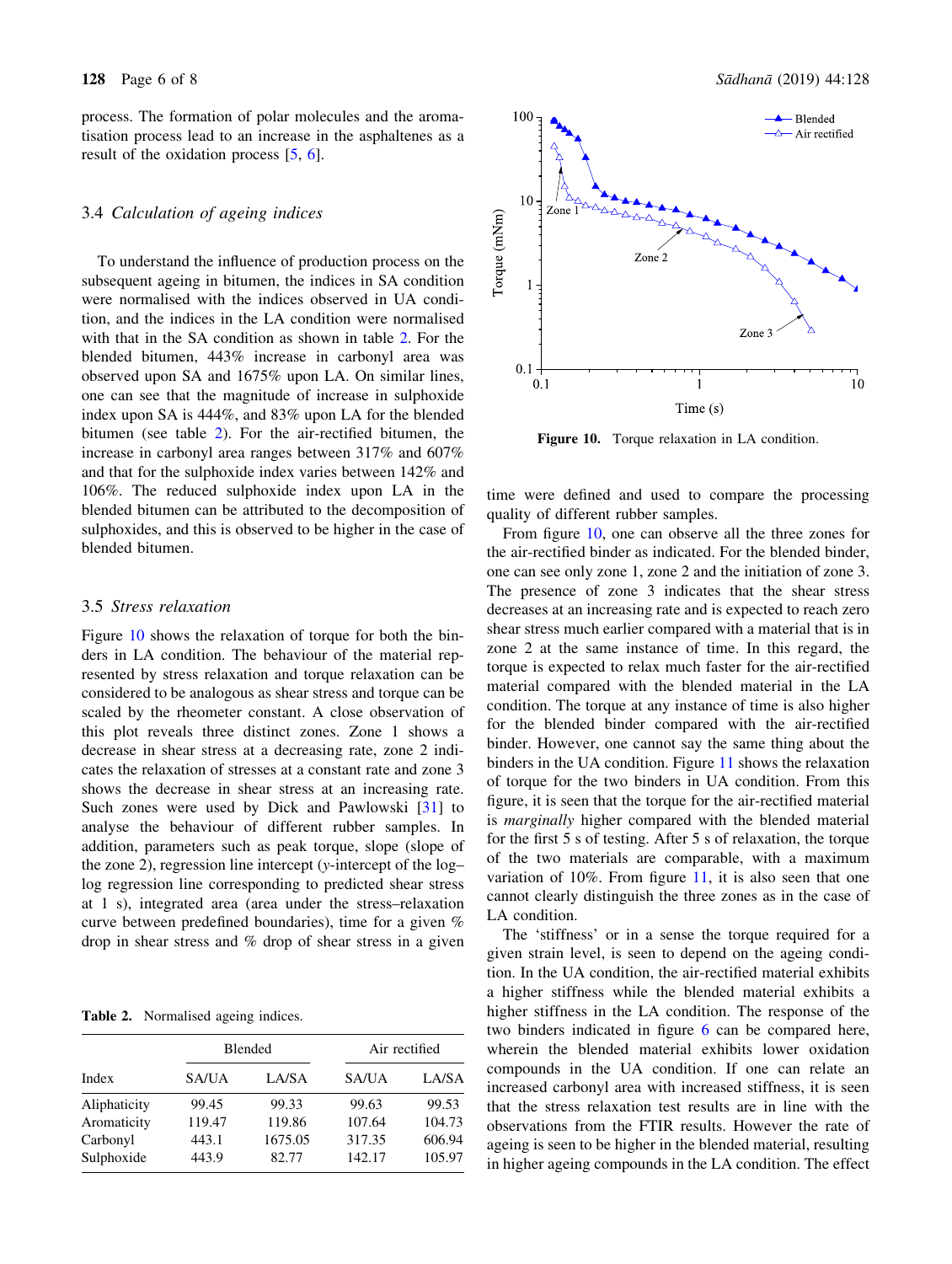<span id="page-6-0"></span>

Figure 11. Torque relaxation in UA condition.

Table 3. Parameters from stress relaxation test.

| <b>Binder</b>     | UA   | SА   | LA   |
|-------------------|------|------|------|
| Peak torque (mNm) |      |      |      |
| <b>Blended</b>    | 76   | 120  | 94   |
| Air rectified     | 89   | 85   | 47   |
| $T_{10s}$         |      |      |      |
| <b>Blended</b>    | 0.16 | 0.35 | 0.96 |
| Air rectified     | 0.16 | 0.35 | 0.43 |

of higher oxidation compounds is reflected in terms of the increased stiffness for the blended material in the LA condition.

To further validate the difference in behaviour of the materials at different temperatures, the peak torque and the % of peak torque at 10 s ( $T_{10s}$ ) are calculated as shown in table 3. It is seen that the peak torque is higher for airrectified material when compared with the blended material in the UA condition. This can be attributed to the 'stiffer' behaviour of the air-rectified material due to the increased carbonyl compounds observed as a result of the production process. However, in SA and LA conditions, it is seen that the blended material exhibits higher torque compared with the air-rectified material. This is again in line with the results from FTIR spectroscopy and the stress relaxation results, which show that the rate of ageing is higher for a blended material.

The  $T_{10s}$  calculated for different ageing conditions is shown in table 3. It is seen that  $T_{10s}$  increases with ageing condition. Also, it is to be noted that  $T_{10s}$  is identical for both the materials in the UA and SA conditions. In the LA condition, it is seen that  $T_{10s}$  is higher for the blended material compared with the air-rectified material. It can thus be said that the 'stiffness' of the binders depends on the production process and this is subject to variation depending on the ageing condition. However, the production process influences the relaxation of torque only in the LA condition.

## 4. Summary

The following are the salient observations from the analysis performed in this study.

- At the end of the production process, the magnitudes of carbonyl and sulphoxide compounds are observed to be higher in case of air-rectified bitumen compared with the blended bitumen due to the oxidation compounds formed upon air rectification.
- Upon subsequent ageing in the laboratory, it is seen that the normalised carbonyl and sulphoxide indices are higher for the blended bitumen compared with the air-rectified bitumen. A reduction in normalised sulphoxide index is observed in the blended bitumen upon LA due to the decomposition of sulphoxides.
- The aromaticity index is seen to be higher for the airrectified bitumen compared with blended bitumen. The difference in aromaticity index between the two samples is not as pronounced as the carbonyl or sulphoxide indices.
- In the UA condition, the air-rectified material exhibits higher peak torque while in the SA and LA conditions, the peak torque is higher in blended material. Hence if one considers the increased carbonyl area to contribute to increase in stiffness of the material, the results from the stress relaxation test can be considered to support the results obtained from FTIR spectroscopy.

#### Acknowledgement

The authors would like to thank the management of Mar Baselios College of Engineering and Technology, Thiruvananthapuram, India, for providing the financial support of this project.

# References

- [1] Reashma P S, Nivitha M R, Veeraragavan A, Sikdar P K and Krishnan J M 2017 Development of Unmodified Binder Specifications for India. Transportation in Developing Economies. <https://doi.org/10.1007/s40890-017-0041-1>
- [2] Rakow M S 2003 Petroleum oil refining. In: Fuels and lubricants handbook: technology, properties, performance, and testing. West Conshohocken, PA: ASTM International, pp. 3–30
- [3] Soenen H, Lu X and Laukkanen O V 2016 Oxidation of bitumen: molecular characterization and influence on rheological properties. Rheol. Acta 55: 315–326